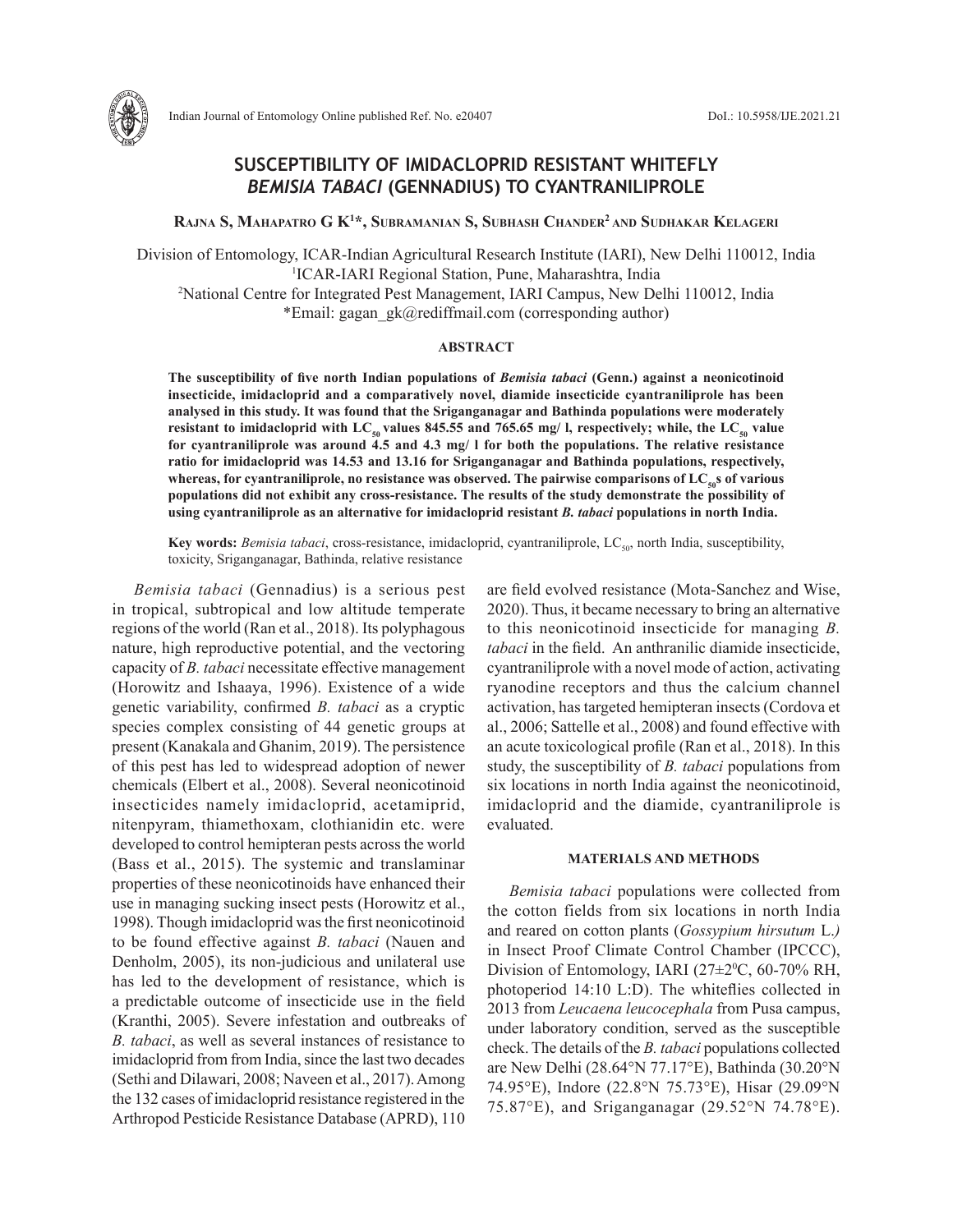Commercial formulations of insecticides, imidacloprid (Confidor, Bayer Crop Science) and cyantraniliprole (Benevia, DuPont) were used for bioassay studies. The insecticides procured from the market were diluted with deionized water to make 1% stock solution and serial dilutions were prepared. Seven concentrations with three replications were set and susceptibility studies were carried out following the modified Insecticide Resistance Action Committee (IRAC) protocols.

The lethal effects of imidacloprid and cyantraniliprole were tested following the leaf dip bioassay, modified IRAC method by Naveen et al., (2017). The concentrations of insecticides in mg/ l were prepared from 1% stock solutions and water was kept as an untreated control. Cotton leaves from thirty to forty days old plants, which were grown without any infestation were used. Leaves were given a slanting cut at the petiole keeping a length of about 1 cm, completely immersed in the insecticide solutions for 20 sec, and then air-dried (30-45 min). The dried leaves were then kept in the 2% agar slants in petriplates. Using an aspirator, adult whiteflies were collected and briefly anaesthetized by  $CO<sub>2</sub>$  for 10-15 sec. The insects were transferred on to the treated leaves in petriplate and mortality was recorded after 72 hr. Insects with no sign of movement was recorded as dead. The estimates of lethal concentrations and 95% confidence intervals were determined for adult bioassay by log- dose probit analysis using PoloPlus 2 (LeOra Software, Petaluma, CA). Relative toxicity of insecticides was estimated following Dhole et al. (2017).

## **RESULTS AND DISCUSSION**

The susceptibility studies were carried out keeping the laboratory population of *B. tabaci* as the baseline. The median lethal concentration of imidacloprid and cyantraniliprole is given in Table 1. In all the bioassays, mortality in control was  $\leq$ 7 %. The LC<sub>50</sub> value of neonicotinoid for the susceptible population is estimated as 58.19 mg/ l. The relative resistance ratio of imidacloprid is highest in Sriganganagar (14.53) followed by Bathinda (13.16) populations with  $LC_{50}$  values 845.852 mg/ l and 765.654 mg/ l, respectively. The  $LC_{50}$  value of imidacloprid for all the populations is significantly different from the susceptible one considering the overlap of 95% fiducial limits. Moreover, the  $LC_{50}$  value for New Delhi one (120.173 mg/ l) is also significantly different. The results suggested the existence of a high amount of heterogeneity in response of each population to imidacloprid. The susceptibility of populations to

imidacloprid based on the  $LC_{50}$  values are in the order of New Delhi >Indore>Hisar>Bathinda>Sriganganagar.

Log dose-probit mortality data displayed susceptibility of all populations against cyantraniliprole. The populations with maximum resistance to imidacloprid viz., Sriganganagar and Bathinda, have shown high susceptibility to cyantraniliprole  $(LC_{50})$ -4.575 and 4.308 mg/ l, respectively); the highest level of susceptibility was in Indore population (LC $_{50}$  - 3.320 mg/ l); based on  $LC_{50}$  values, susceptibility is in the order: Indore>Hisar>Bathinda>Sriganganagar>New Delhi. The relative resistance factor of none of the populations has crossed 2.5, indicating no resistance development (Table 1). High susceptibility of *B. tabaci* populations towards cyantraniliprole is clear from relative susceptibility. When relative toxicity is compared for the two insecticides, cyantraniliprole was 32x more toxic than imidacloprid in the case of laboratory susceptible population itself. Further, the relative toxicity was higher for cyantraniliprole by 185 and 177x in Sriganganagar and Bathinda populations than the neonicotinoid insecticide, imidacloprid. Relative resistance ratios are used to know the resistance status of each population to respective insecticides (Table 4)- and those ranging between  $5.0 \le RR \le 10.0$ is categorized as low level of resistance,  $(10.0 \le RR \le$ 40.0) as moderate level, and  $RR \ge 40.0$  as a high level of resistance (Liu et al., 2010). In the present study, Sriganganagar (14.53) and Bathinda (13.16) populations showed a moderate level of resistance whereas Hisar population (RR-7.24) showed a low level of resistance against imidacloprid (Table 4). Paired comparisons of the log  $LC_{50}$ s of insecticides tested showed no correlation between imidacloprid and cyantraniliprole (r=0.671) indicating no sign of cross-resistance.

Neonicotinoids have been playing a major role in managing sucking pests for more than two decades (Bass et al., 2015); because of its extensive use in a large number of crops, researchers had reported >1000fold resistance (Nauen and Denholm, 2005). A recent study from India reported a resistance factor of 17 for Sriganganagar and 8 for Bathinda population against imidacloprid (Naveen et al., 2017); this study observed that Sriganganagar and Bathinda as the highest resistant populations with a resistance ratio of 15 and 13 folds, respectively to imidacloprid; and an increase in resistance level of imidacloprid in Sriganganagar and Bathinda population was anticipated in comparison to the values given in Naveen et al. (2017), but it was confirmed only in Bathinda population, where the resistance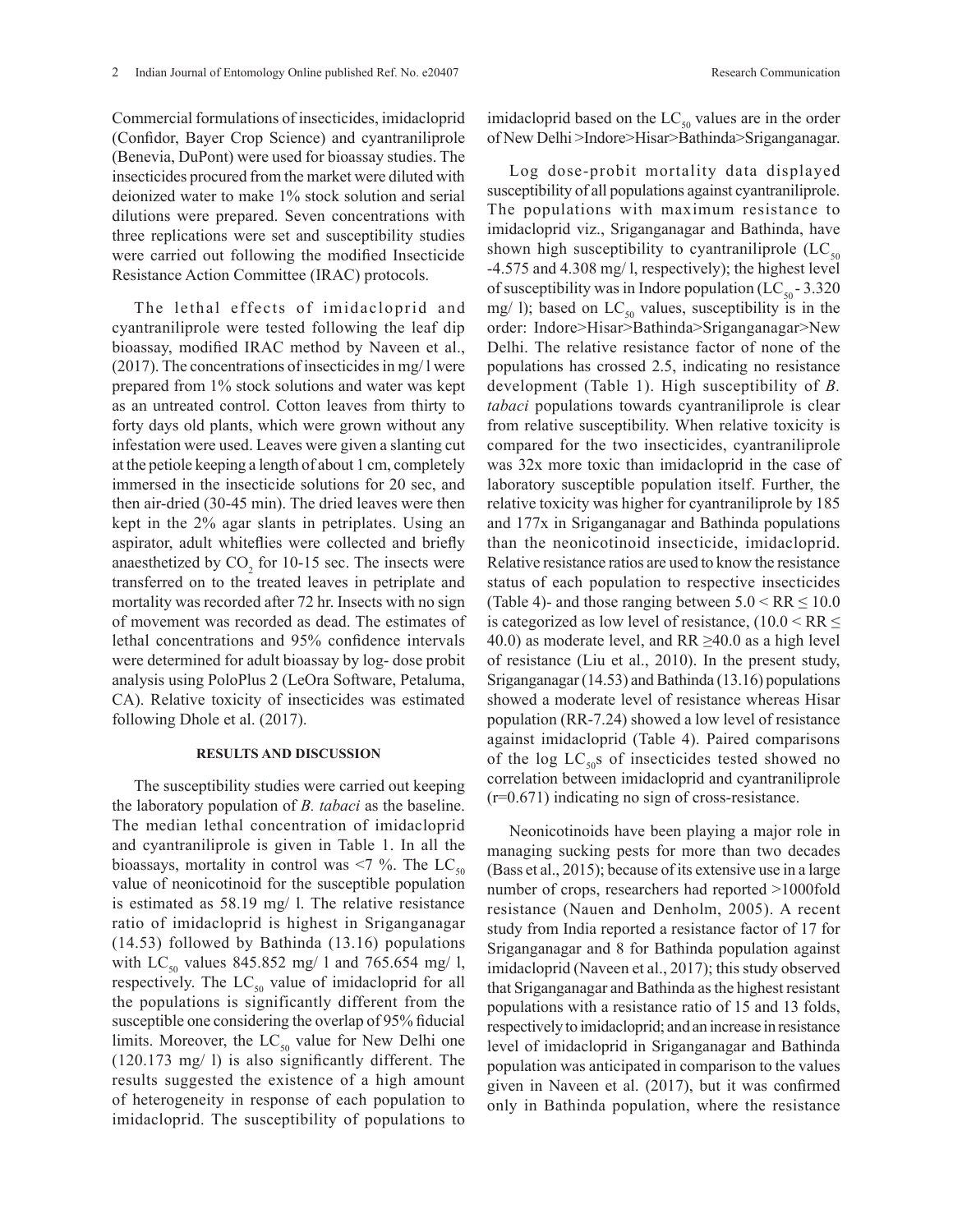| Insecticide      | Population    | $\chi^2(df)$ | Slope             | $LC_{50}$ | 95 % fiducial limits     | RR         | Resistance               |
|------------------|---------------|--------------|-------------------|-----------|--------------------------|------------|--------------------------|
|                  |               |              |                   | (mg/l)    | $LC_{50}$                | $(LC_{50}$ | status                   |
| Imidacloprid     | Susceptible   | 1.506(5)     | $2.175 \pm 0.353$ | 58.187    | $46.265 - 70.536$ (a)    |            |                          |
|                  | New Delhi     | 2.110(5)     | $2.270 \pm 0.559$ | 120.173   | $72.638 - 154.798$ (b)   | 2.06       | $-$                      |
|                  | Hisar         | 1.467(5)     | $2.431 \pm 0.352$ | 421.138   | $351.835 - 509.733$ (d)  | 7.24       | Low                      |
|                  | Bathinda      | 2.139(5)     | $2.178 \pm 0.358$ | 765.654   | $614.421 - 928.253$ (e)  | 13.16      | Moderate                 |
|                  | Indore        | 3.311(5)     | $2.755 \pm 0.384$ | 280.119   | 232.187-328.032 (c)      | 4.81       | $-$                      |
|                  | Sriganganagar | 3.140(5)     | $2.030 \pm 0.355$ | 845.852   | $678.083 - 1045.485$ (e) | 14.53      | Moderate                 |
| Cyantraniliprole | Susceptible   | 0.854(5)     | $1.971 \pm 0.329$ | 1.803     | $1.439 - 2.248$ (a)      |            | $- -$                    |
|                  | New Delhi     | 3.905(5)     | $1.820 \pm 0.297$ | 4.897     | $3.622 - 6.257$ (b)      | 2.7        | $-$                      |
|                  | Hisar         | 2.030(5)     | $1.471 \pm 0.263$ | 3.896     | $2.603 - 5.237(b)$       | 2.161      | $-$                      |
|                  | Bathinda      | 3.449(5)     | $1.893 \pm 0.295$ | 4.308     | $3.167 - 5.477$ (b)      | 2.399      | $-$                      |
|                  | Indore        | 2.792(5)     | $1.703 \pm 0.255$ | 3.320     | $2.349 - 4.307$ (b)      | 1.841      | $\overline{\phantom{a}}$ |
|                  | Sriganganagar | 2.043(5)     | $1.328 \pm 0.260$ | 4.575     | $3.038 - 6.310$ (b)      | 2.537      | $-$                      |

Table 1. Log dose probit mortality data for imidacloprid and cyantraniliprole for different *B. tabaci* populations

factor rose to 13 from eight. The Sriganganagar and Bathinda populations were comparatively susceptible to the diamide insecticide cyantraniliprole with an adult LC<sub>50</sub> value of 4.575 (threefold) and 4.308 mg/ l (two folds) respectively. Thus, cyantraniliprole showed relatively low susceptibility to New Delhi population  $(LC_{50} = 4.897)$ . The higher  $LC_{50}$  value of the New Delhi population may be due to the use of other diamide insecticides such as flubendiamide, chlorantraniliprole etc. against other insect pests in the cotton and vegetable fields. The polyphagous nature of the whiteflies can support the hypothesis of relatively high  $LC_{so}$  compared to other populations. A report by Dangelo et al. (2017) in Brazil also hypothesized the same when they observed resistance of *B. tabaci* against cartap hydrochloride and chlorantraniliprole which were not a part of *B. tabaci* management programme, but for other pests in the same ecosystem.

This baseline information on susceptibility obtained from the study can be used for further monitoring of resistance to cyantraniliprole in field conditions. A baseline data was developed in Florida by Carabello et al. (2013) and they found cyantraniliprole to be viable for whitefly resistance management. The adult bioassays of this study provided pooled  $LC_{50}$  values ranging from 0.037 to 0.064 mg/ l for nine field-collected populations in Florida. The lethal effects of cyantraniliprole to *B. tabaci* was also confirmed from China, where eight insecticides including six neonicotinoids were tested and cyantraniliprole was found as most toxic (Wang et al., 2017). The present study indicates a high susceptibility to cyantraniliprole in *B. tabaci* populations from north India, which suggests that this chemical is a promising alternative for the insecticide resistance management of imidacloprid. Even though cyantraniliprole does not

possess a label claim against whiteflies in cotton and brinjal in India, it is recommended against whiteflies in tomato and gherkins. Considering the high polyphagous nature, the label claim of newer insecticides with a novel mode of action, the label claim can be extended for cotton making them suitable alternatives.

## **ACKNOWLEDGEMENTS**

This study is a part of the doctoral research work of the first author titled "Investigations on insecticide resistance and resurgence in whitefly *Bemisia tabaci*  (Gennadius) populations in India emphasizing associated resistance development mechanisms". The authors thank the Division of Entomology, ICAR-IARI for the facilities provided.

### **REFERENCES**

- Bass C, Denholm I, Williamson M S, Nauen R. 2015. The global status of insect resistance to neonicotinoid insecticides. Pesticide Biochemistry and Physiology 121: 78-87.
- Caballero R, Cyman S, Schuster D J, Portillo H E, Slater R. 2013. Baseline susceptibility of *Bemisia tabaci* (Genn.) biotype B in southern Florida to cyantraniliprole. Crop Protection 44: 104-108.
- Cordova D, Benner E A, Sacher M D, Rauh J J, Sopa J S, Lahm G P, Rhoades D F. 2006. Anthranilic diamides: a new class of insecticides with a novel mode of action, ryanodine receptor activation. Pesticide Biochemistry and Physiology 84(3): 196-214.
- Dangelo R A C, Michereff-Filho M, Campos M R, Da Silva P S, Guedes R N C. 2017. Insecticide resistance and control failure likelihood of the whitefly *Bemisia tabaci* (MEAM1; B biotype): a Neotropical scenario. Annals of Applied Biology 172(1): 88-99.
- De Barro P J, Liu S S, Boykin L M, Dinsdale A B. 2011. *Bemisia tabaci*: A statement of species status. Annual Review of Entomology 56: 1-19.
- Dhole R R, Saindane Y S, Deore B V, Patil S K. 2017. Relative Toxicity of Selected Insecticides to cotton Aphid, *Aphis Gossypii* Glover. Bulletin of Environment, Pharmacology and Life Sciences 6(3): 392-339.
- Elbert A, Haas M, Springer B, Thielert W, Nauen R. 2008. Applied